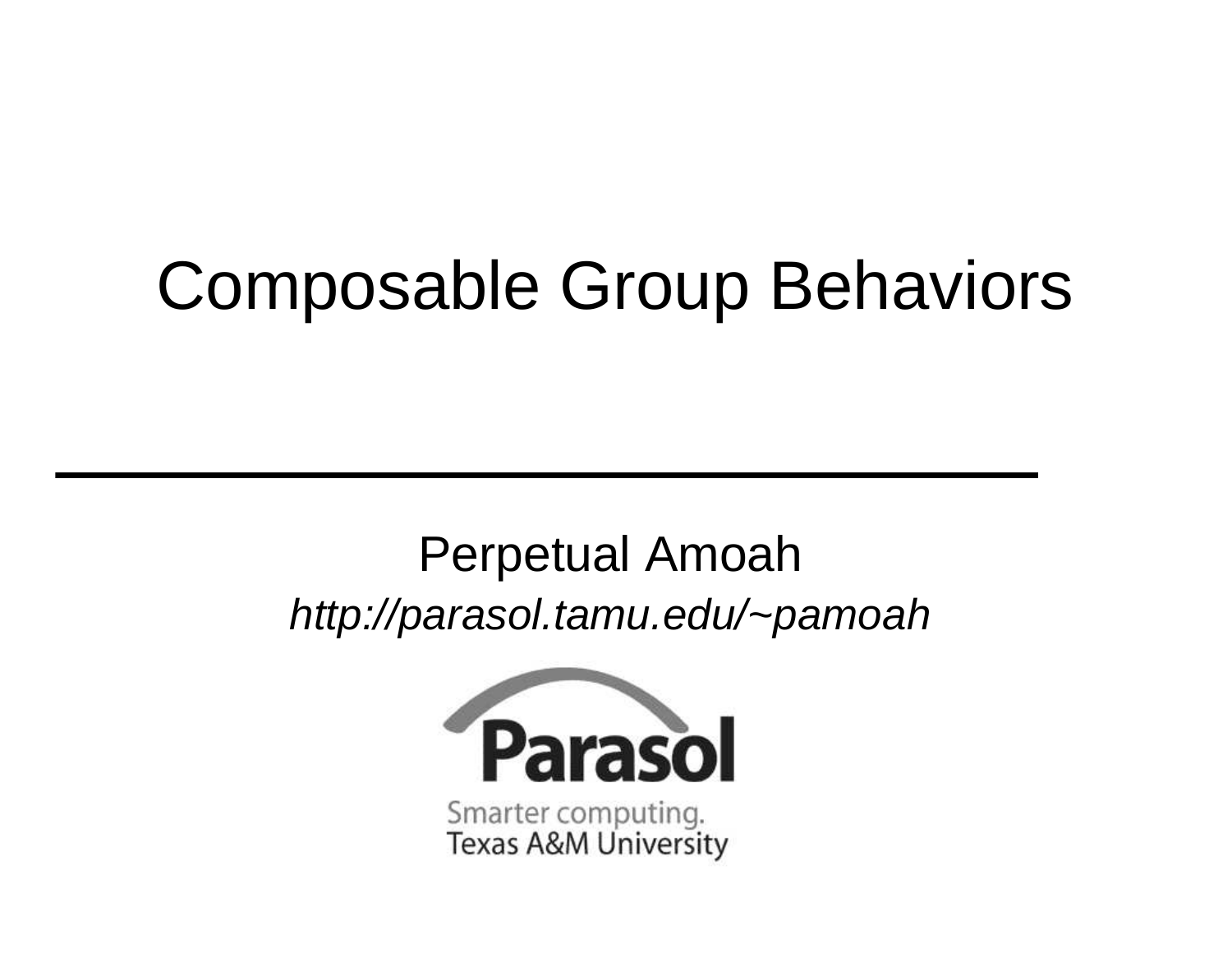# Composable Group Behaviors

Paraso

Composable group behaviors can be defined as the process of putting together simple basic behaviors to create more complex behaviors.

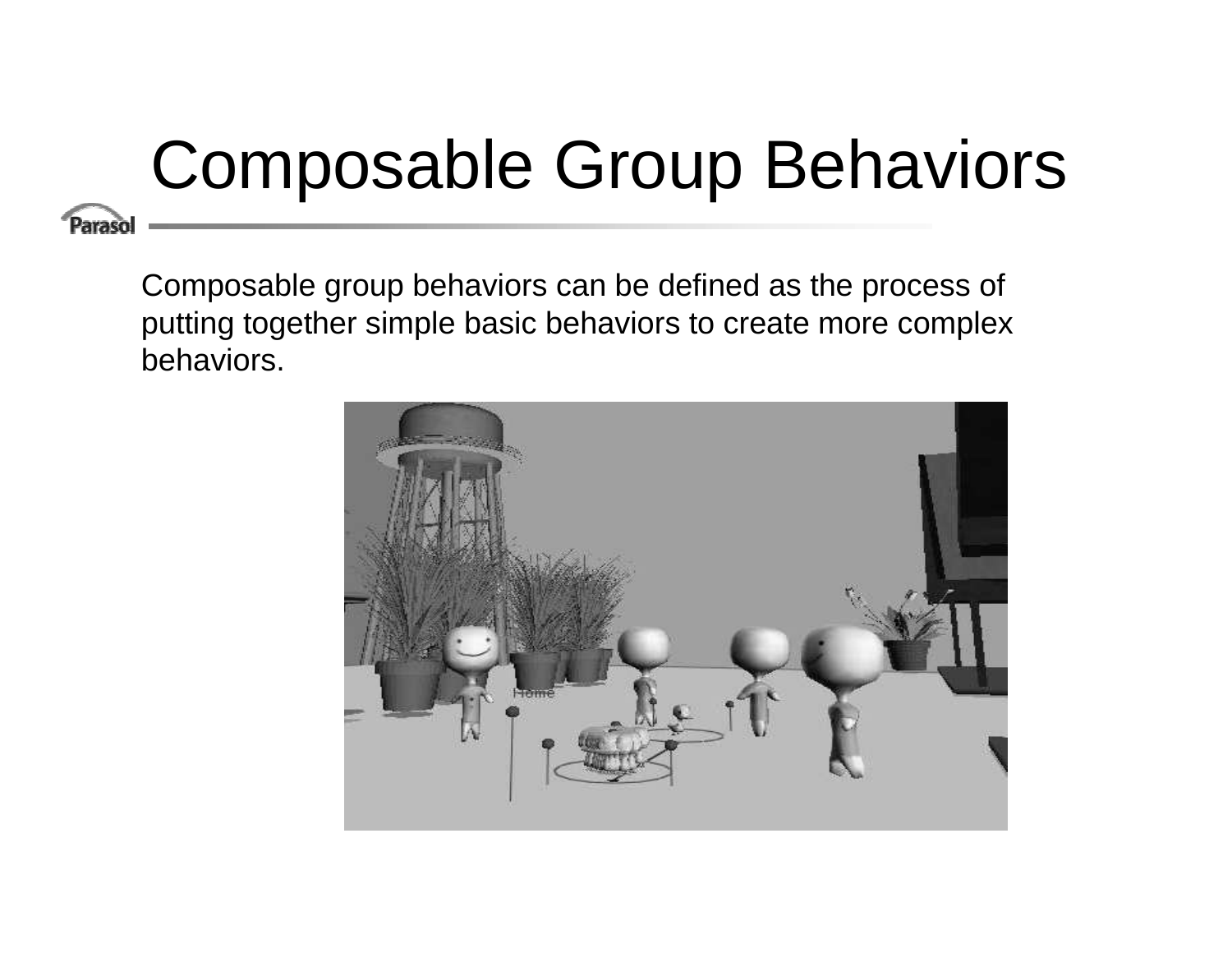## Project Goals

Our goal is to investigate methods to facilitate the generation of complex group behaviors for application such as games, virtual reality, robotics and biological simulation.

• I am working on creating more basic behaviors that can be applicable to <sup>a</sup> wide range of scenarios.

Relationship to other projects

- •Shepherding
- •Pursuit-Evasion
- •Dinosaur simulation and others

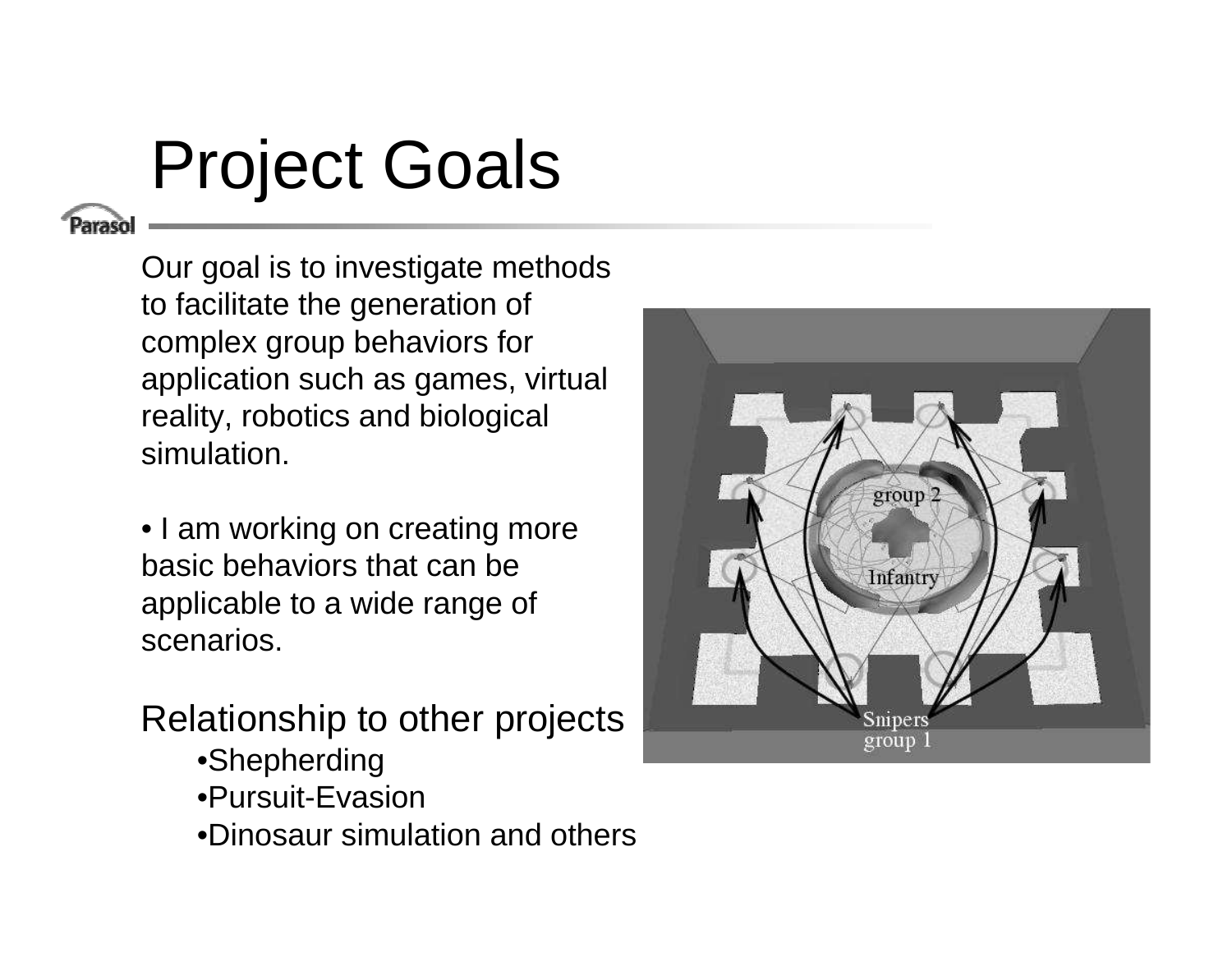Approach

#### Parasol

Our general approach is to provide <sup>a</sup> framework that automatically combines simple composable behaviors such as searching, attacking, waiting, running away and hiding into more complex behaviors.

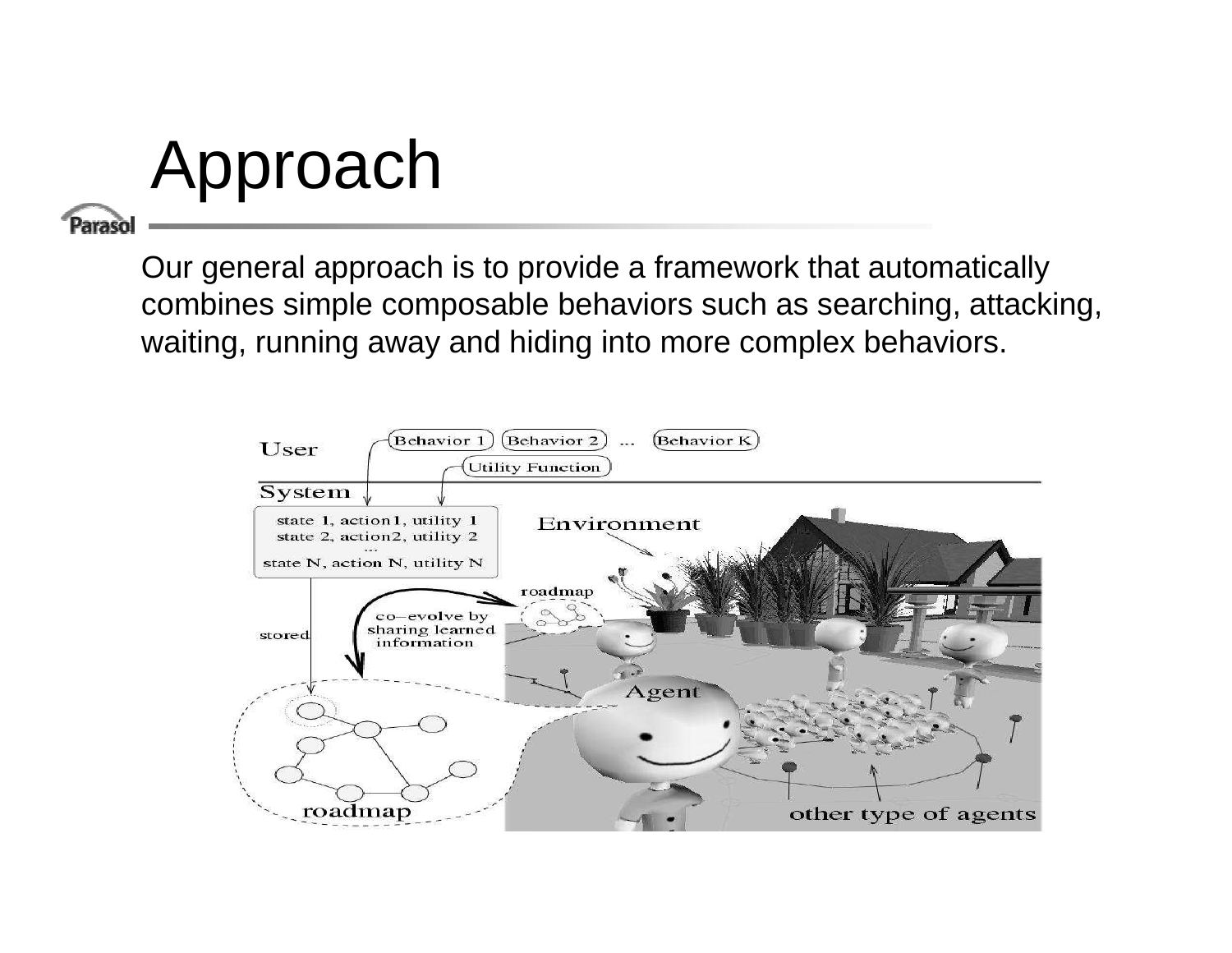#### Achievements

'arasol

For the past four weeks I've been able to :

• developed simple python programs that  $-$ 

•Computes the area of different shapes.

•Compute distances, speed, magnitude etc.

- •Created two basic behaviors
	- •Follow \_ in \_ a \_ circle

•Follow \_ in \_ surrounding

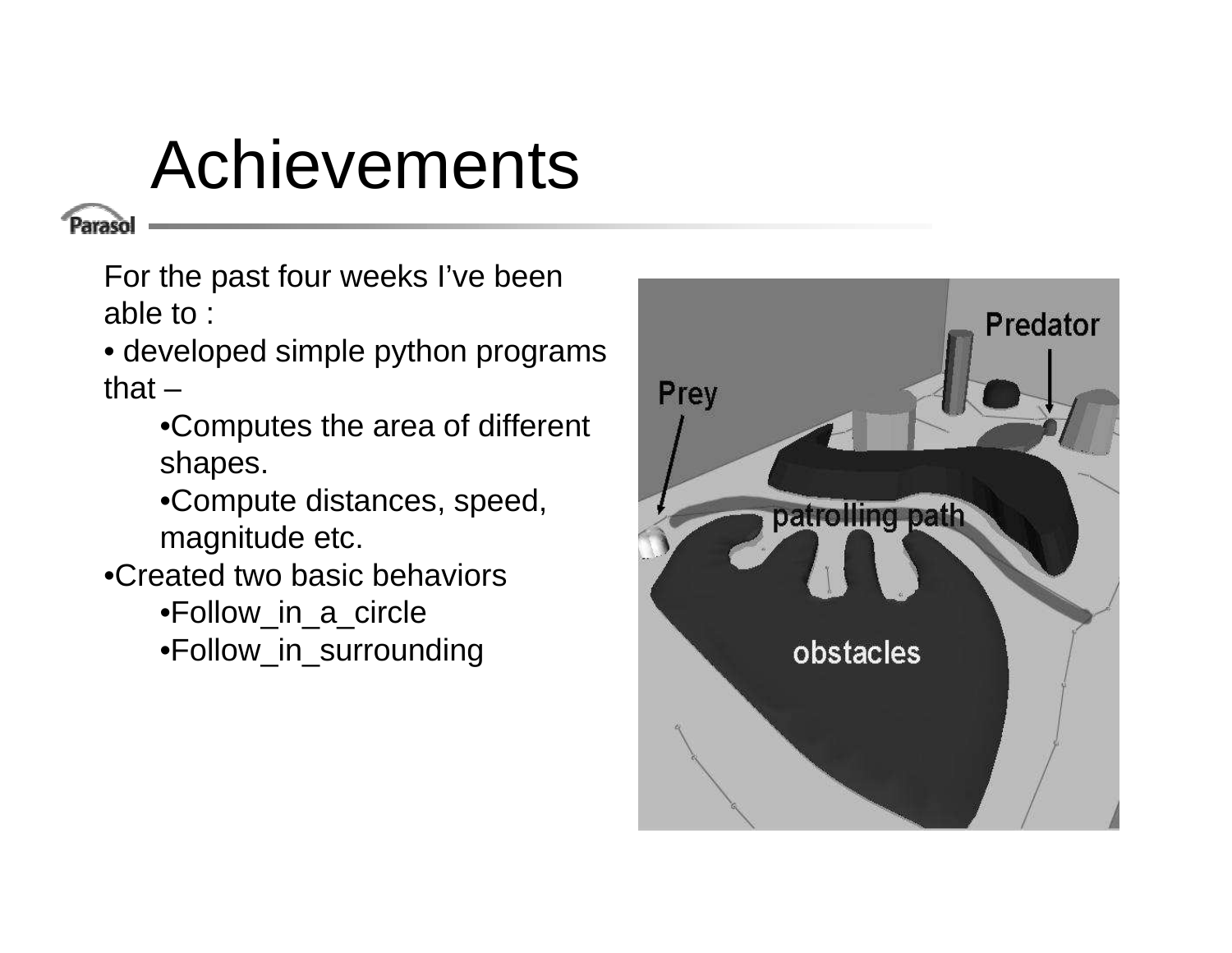## Possible Basic Behaviors

Parasol

Some basic behaviors I will be working on are:

- –– Run to group when scared
- – $-$  Search in groups
- Follow "leader" in formation
- –Attack in group

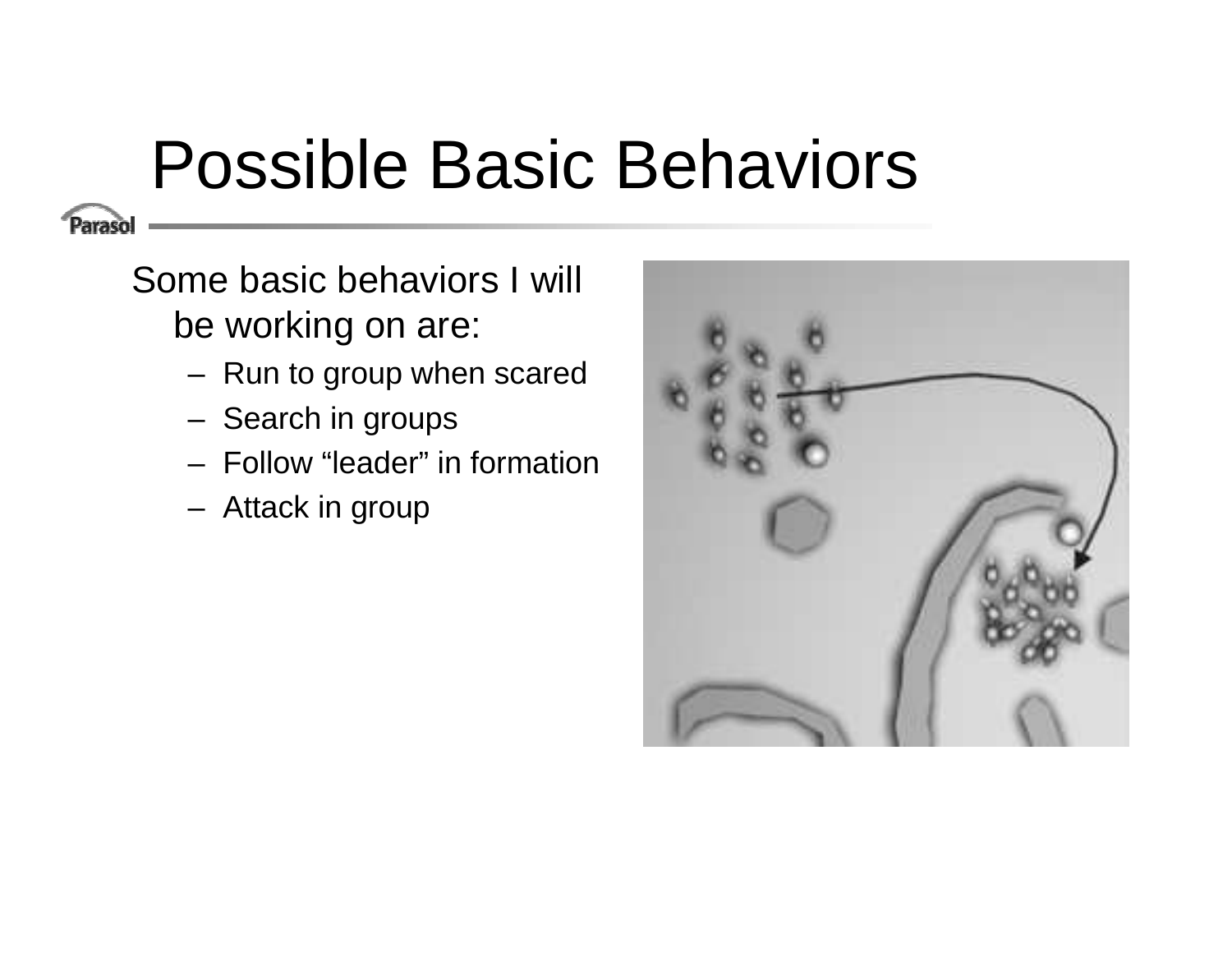## Video on behaviors created

**Parasol** 

The following is the video of follow\_in\_surrounding behavior.

#### **Video**